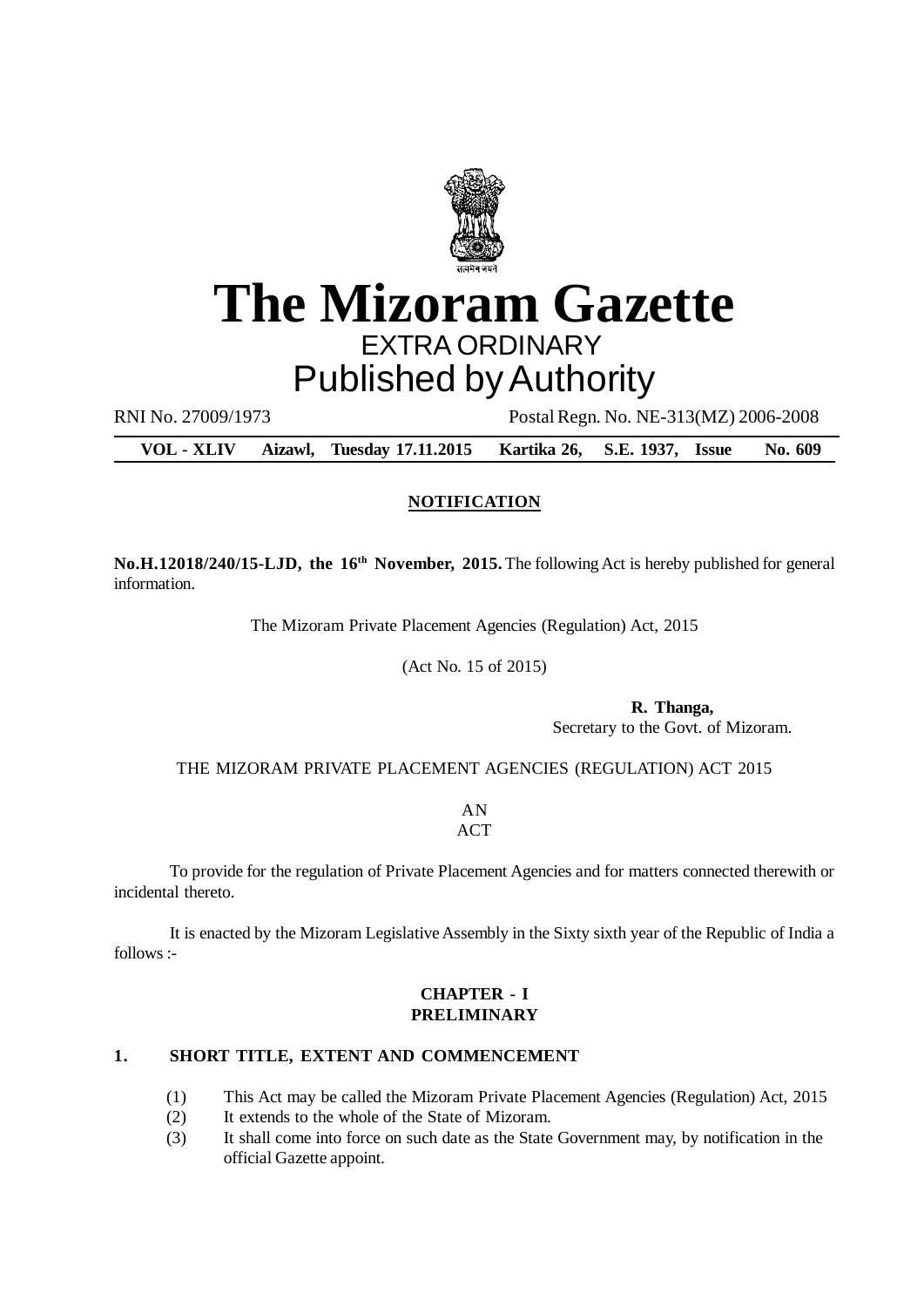# **2. DEFINITIONS :-**

- (1) In this Act, unless the context otherwise requires,-
	- (a) "Appellate Authority" means an officer or Authority authorized by the State Government to hear appeal under Chapter III of this Act;
	- (b) "Controlling Authority" means the Controlling Authority appointed under Section 3:
	- (c) "Domestic Worker" means a person engaged through Private Placement Agency, to do domestic work;
	- (d) "Government" means the Government of Mizoram;
	- (e) "Licence" means a licence granted under Section 5;
	- (f) "Notification" means a notification published in the Mizoram Gazette;
	- (g) "Prescribed" means prescribed by rules made under this Act;
	- (h) "Private Placement Agency" means a person or body of persons other than a Government Agency, Department or organization engaged in the business of providing works to any women as domestic worker beyond the boundaries of Mizoram;
	- (i) "Woman" means a woman as defined under Section 10 of Indian Penal Code, 1860 (No. 45 of 1860).
- (2) Words and expressions used but not defined in this Act shall have the same meaning as defined under any other corresponding law for the time being in force.

## **CHAPTER - II**

#### **3. APPOINTMENT OF CONTROLLING AUTHORITY,-**

The State Government shall by notification in the official Gazett,-

- (a) Appoint any person not below the rank of Sub-Divisional Magistrate to be the Controlling Authority for the purpose of this Act, and
- (b) Define the limits within which the Controlling Authority shall exercise the powers conferred on him, by or under this Act.

# **4. PERSONS OR PRIVATE PLACEMENT AGENCY NOT TO OPERATE WITHOUT LICENCE:**

No person or Private Placement Agency shall carry on or commence the business of Private Placement Agency, unless he holds a licence issued under this Act.

Provided that a Private Placement Agency which come into existence before the notification of this Act, shall obtain licence within ninety days of the notification of this Act.

# **5. APPLICATION FOR GRANT AND RENEWAL OF LICENCE,-**

- (1) Every application for grant of Licence under Section 4 shall be in such form and manner as may be prescribed and shall be accompanied by fee of rupees five thousand and Bank Guarantee of rupees one lakh.
- (2) Controlling Authority may make such investigation in respect of the application received under sub-Section (1) and in making such investigation the Controlling Authority shall follow such procedure as may be prescribed.
- (3) A Licence shall be issued on such terms and on such conditions as may be prescribed.
- (4) A Licence issued under this Section shall remain valid for a period of five years and may be renewed from time to time on payment of such fees and or such conditions as may be prescribed.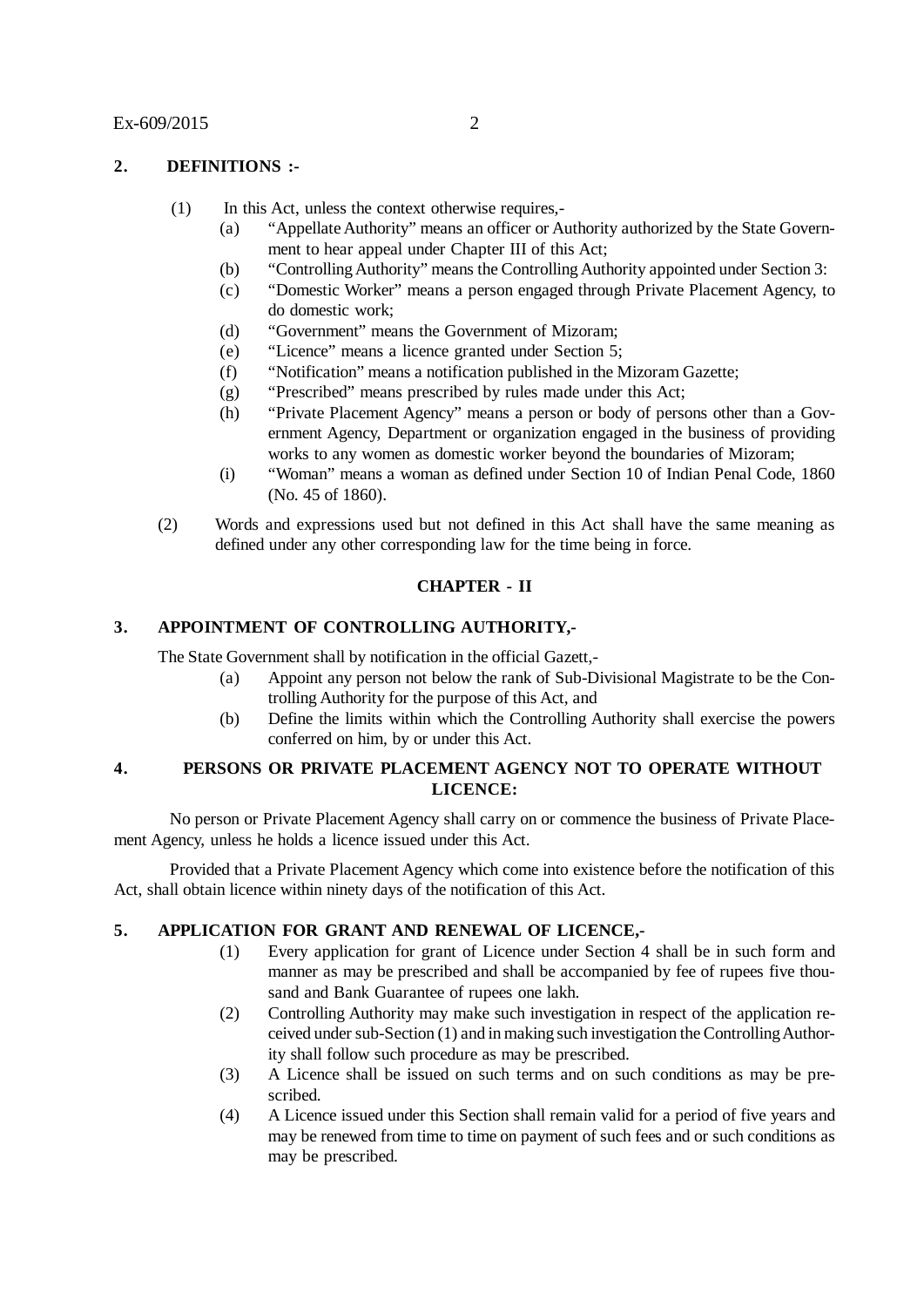# **6. CANCELLATION AND SUSPENSION OF LICENCE,-**

- (1) If the Controlling Authority is satisfied either on the reference made to him in this behalf or otherwise, that-  $Ex - 609/2015$ 
	- (a) a licence issued under Section 4 has been obtained by misrepresentation or suppression of material fact, or
	- (b) that the Licence holder has, without reasonable cause failed to comply with the conditions or contravened any of the provisions of this Act or Rules made thereunder, then without prejudice to any other penalty which the holder of the licence is liable under this Act, the Controlling Authority may, after giving the holder of the Licence an opportunity to be heard, by an order in writing revoke the licence or forfeit the bank guarantee furnished under sub-section (1) of Section 5 by him or any part thereof and communicate the order to the holder of the licence.

Provided that where the Controlling Authority considers it necessary so to do for special reasons, he may, pending such revocation or forfeiture, by order, suspend the licence for such period as may be specified in the order and serve, by registered post, such order on the holder of the licence.

(2) Subject to any rules that may be made in this behalf, the Controlling Authority may vary ar amend a Licence issued under this Act.

# **CHAPTER - III APPEAL**

# **7. APPEALS,-**

(1) Any person aggrieved by an order of the Controlling Authority, made under Section 5 or 6, may prefer an appeal, in such form and manner as may be prescribed, against the order to the Appellate Authority within a period of thirty days from the date of receipt of such order;

Provided that an appeal may be admitted after the expiry of the said period of thirty days if the appellant satisfied the Appellate Authority that he has sufficient cause for not preferring the appeal within that period.

(2) Before disposing of an appeal, the Appellate Authority shall give the appellant a reasonable opportunity of being heard.

# **CHAPTER - IV FUNCTIONS AND DUTIES OF PRIVATE PLACEMENT AGENCIES**

# **8. FUNCTIONS AND DUTIES OF PRIVATE PLACEMENT AGENCIES,-**

- (1) Private Placement Agencies shall furnish the details of employment of Domestic Worker to the Controlling Authority within seven days from the date of conveying of domestic worker(s) beyond the boundaries of the State of Mizoram.
- (2) No Private Placement Agency shall charge any fee by whatever means from any domestic worker.
- (3) No Private Placement Agency shall employ, engage or deploy any women, if she is below eighteen years of age.
- (4) Every Private Placement Agency shall display a signboard outside its office showing the name of Private Placement Agencies and its Licence number.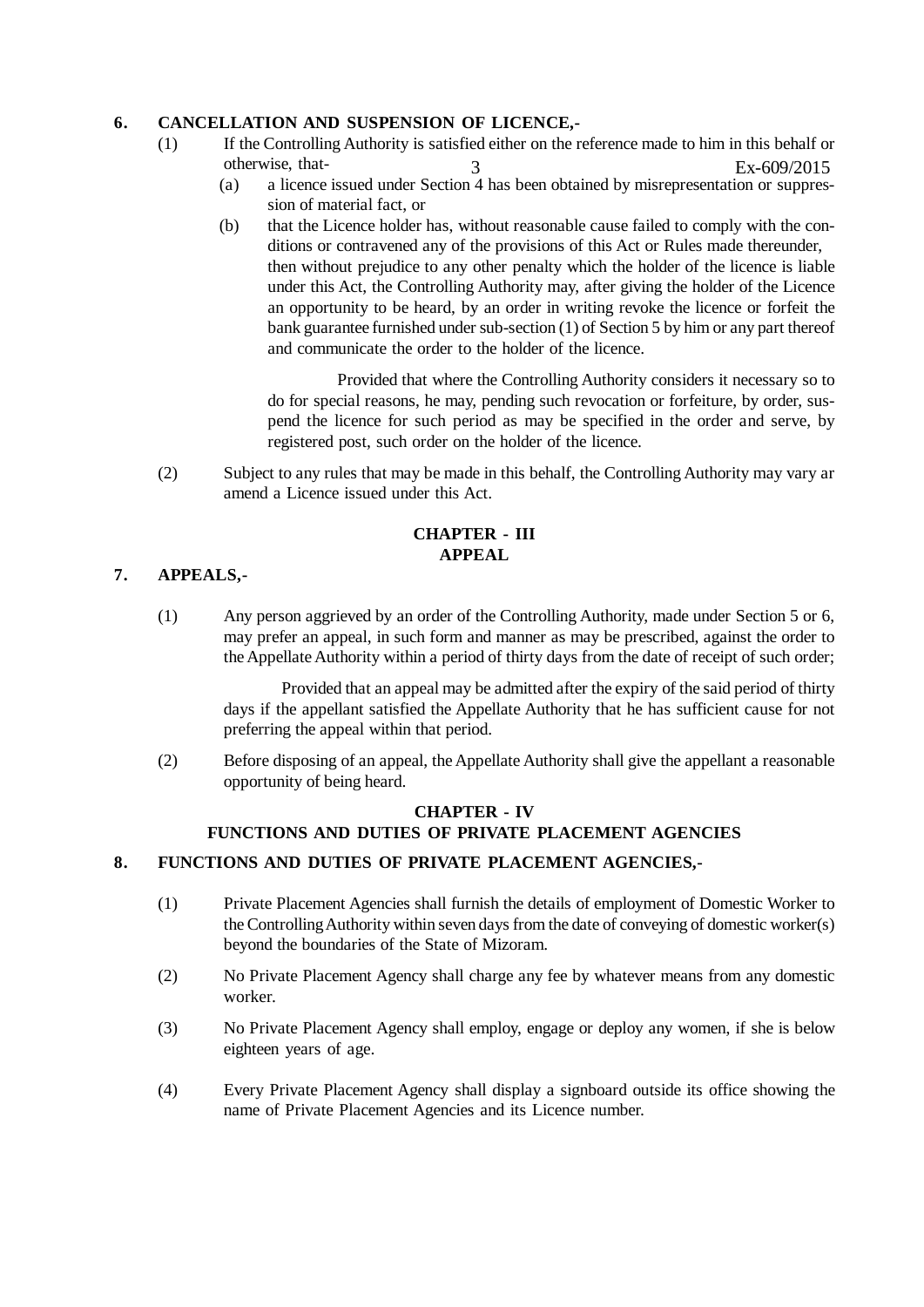#### Ex-609/2015 4

- (5) Every Private Placement Agencies shall maintain a register containing the names and addresses of domestic workers, for whom it had arranged employment and also names and addresses and verified contact numbers of persons, where the woman workers have been employed.
- (6) Other functions and duties of Private Placement Agencies shall be such, as may be prescribed.

# **CHAPTER - V OFFENCES AND PUNISHMENT**

#### **9. PUNISHMENT FOR CONTRAVENTION OF CERTAIN PROVISIONS,-**

- (1) Any person who contravenes the provisions of Section 4 of this Act shall be punishable with imprisonment for a term which may extend to seven years or with fine which may extend to one lakh, or with both.
- (2) Any person who contravene the provisions of Section 8 or any of the rules made under this Act or any of the conditions of Licence issued herein shall be punishable with imprisonment for a term which may extend to three years, or with fine which may extend to fifty thousand, or with both.

#### **CHAPTER - VI MISCELLANEOUS**

#### **10. APPLICATION OF CODE OF CRIMINAL PROCEDURE, 1973 (Act No. 2 OF 1974);**

The provisions of the Code of Criminal Procedure, 1973 (Act No. 2 of 1974) relating to any search or seizure shall be, so far as may be applicable to any search or seizure made under this Act.

#### **11. ACT IN ADDITION TO ANY OTHER LAW,-**

This Act shall be in addition to and not in derogation of any other laws for the time being in force.

# **12. POWER TO MAKE RULES,-**

- (1) The State Government may, by notification, make rules for carrying out the provisions of this Act.
- (2) In particular, and without prejudice to the generality of the foregoing power, such rules may provide for all or any of the following matters, namely:-
	- (a) the form and manner in which the licence is to be issued under sub-section (1) of Section 5;
	- (b) the investigation to be conducted under sub-section (2) of Section 5;
	- (c) terms and conditions subject to which such licence is to be issued under sub-section (3) of Section 5;
	- (d) fees and conditions of renewal under sub-section (4) of Section 5;
	- (e) cancellation and suspension of licence under Section 6;